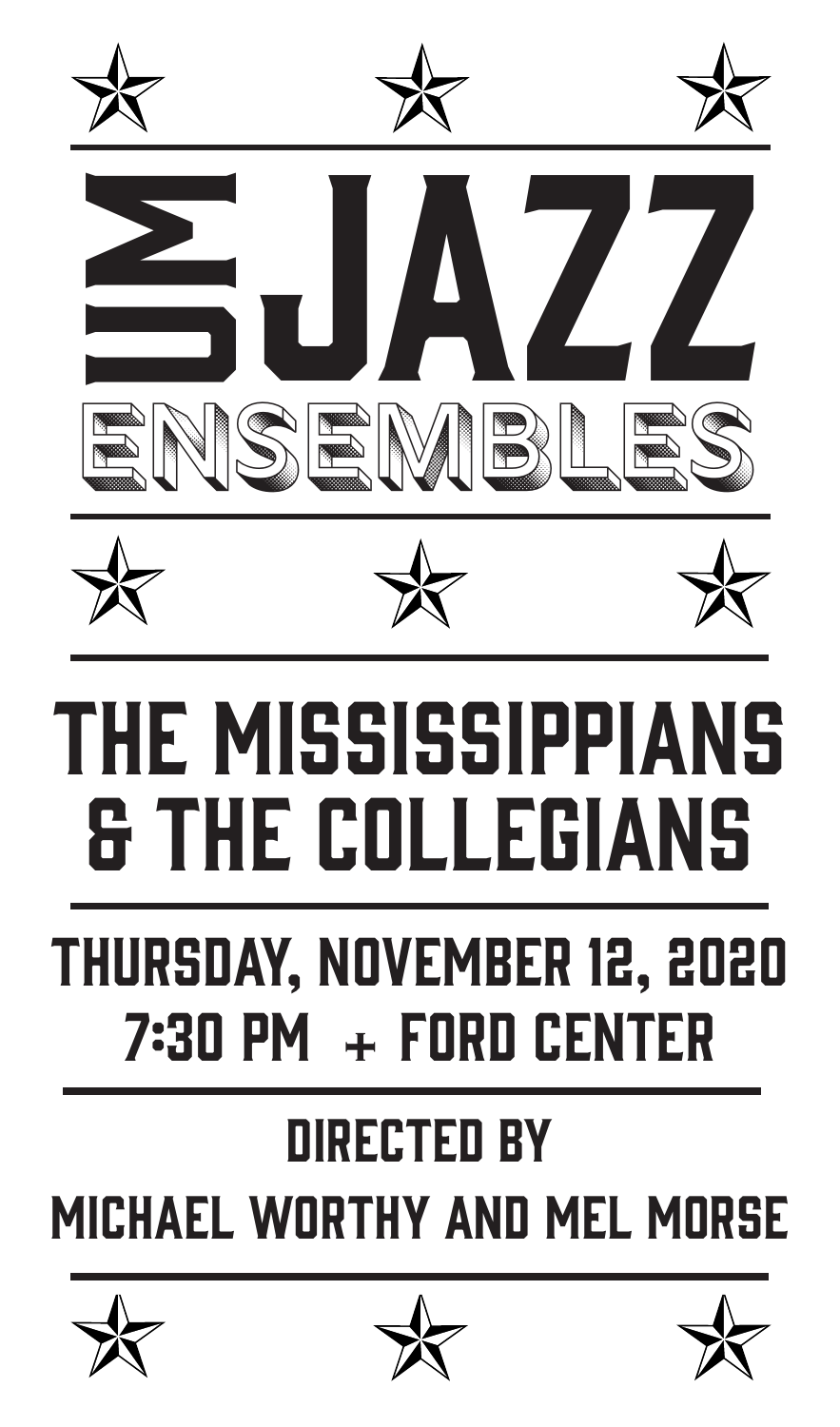## This Evening's Program

#### I. The Collegians

| Groovin' Hard  | Don Menza                                                |
|----------------|----------------------------------------------------------|
|                | arr. Peter Blair                                         |
| Late for Lunch | Rich Woolworth                                           |
| The Jive Samba | Nat Adderly                                              |
|                | arr. Mark Taylor                                         |
| Hot Chocolate  | Glenn Ballad and Alan Silvestri<br>arr. John Berry       |
| Feeling Good   | Leslie Bricusse and Athony Newley<br>arr. by Roger Holes |
|                | Abi Thomas, vocals                                       |

Watermelon Man New York Herbie Hancock arr. Mike Kamuf

#### II. Eureka Molar Combo

Mercy, Mercy, Mercy Joe Zawinul

Mayuka Ishii, Emory Booth, Orel Lee, Race Davis, Bryce Barrett, Bryce Heatherly

#### III. Antimetathesis Combo

Wheel Within A Wheel **Example 2** Bobby Watson

Matthew Tidwell, Allister Frankle, Nathan DuVall, Donovan Turpin, Camden Boutwell, Cortez Goliday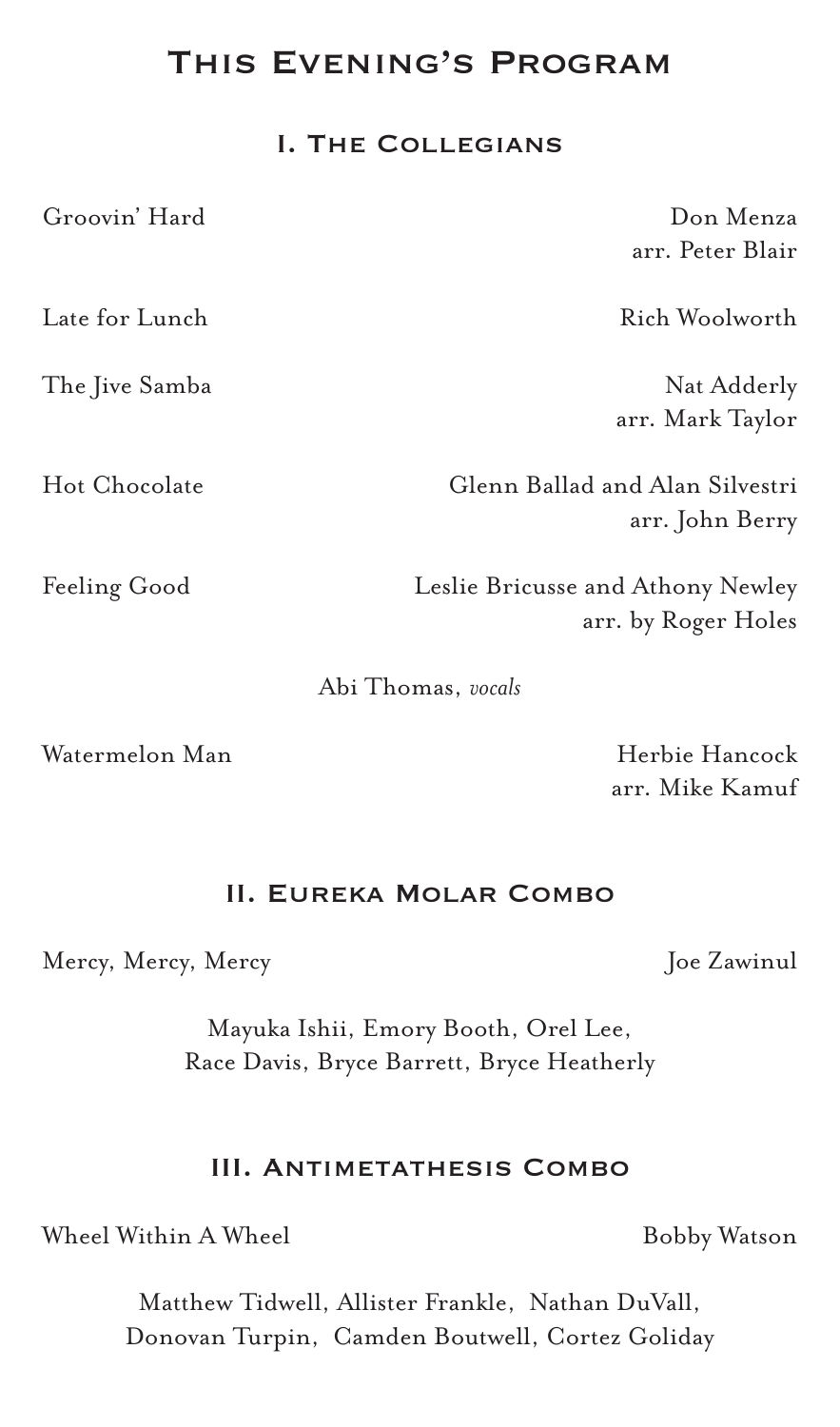#### IV. The Mississippians

A Little Minor Booze Willie Maiden

Broadway Bill Bird, Teddy McRae and Henry Woode arr. Sammy Nestico

O.W. Nary Lou Williams

Oro Preto Bob Mintzer

Night Flight Sammy Nestico

#### **PERSONNEL**

### The Collegians Mel Morse, Director

Justin Morgan Lilli Bailey Erin Kilpatrick Brian Crum Hayley Pitts Tommy Dolan Ja'Quan Kelly Ethan Avery

SAXOPHONES TROMBONES Caleb Harris Vasilios Tidwell

TRUMPETS RHYTHM Peyton Graham Bryce Barrett, *piano* Camden Smallwood Bryce Heatherly, *bass*

Sebastian Lopez Parker Cushman, *drums*